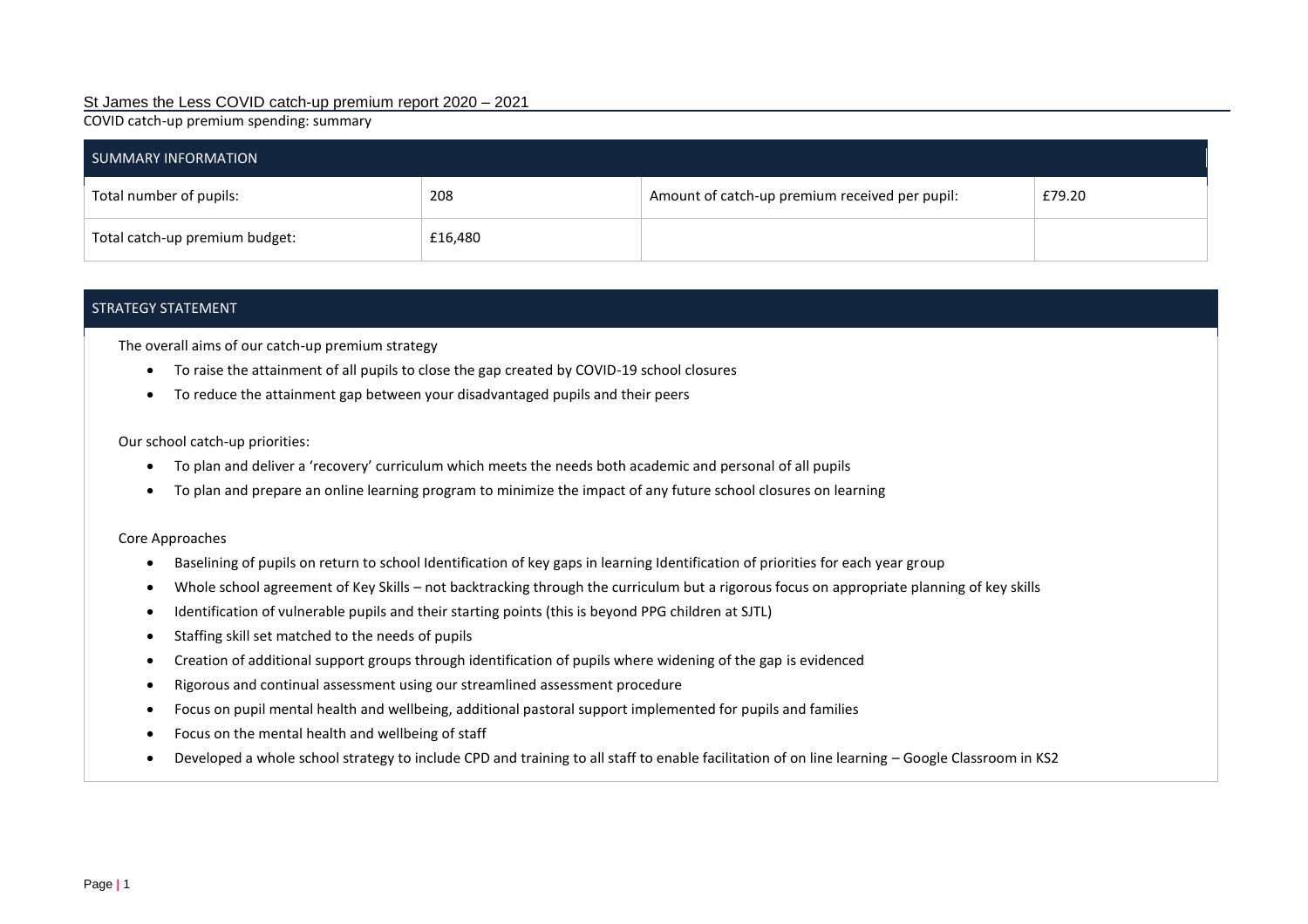## **Barriers to learning**

#### **Internal assessment**

- gap between lower attaining pupils has widened
- internal data demonstrates lack of progress for the majority of pupils with vulnerable groups making less progress

#### **Staff, pupil and parent consultation**

- Feedback from staff/parents/carers suggest concerns regarding attainment, progress and mental health and wellbeing
- Mental health and wellbeing of all pupils especially during lockdown and self-isolation periods / shielding
- to ensure pupils needed to be ready to access the rigorous curriculum which has been streamlined alongside key skills

#### **Attendance records**

A limited number of children who did not return to school in September – PAST support and referrals for small number

#### **Guidance from experts**

Our school follows all DFE guidance and is guided by research driven local e.g. EEF, DFE, LCC linked to recovery and reopening

| <b>BARRIERS TO FUTURE ATTAINMENT</b> |                                                                                                                                                                                                                                                                                                          |  |  |  |
|--------------------------------------|----------------------------------------------------------------------------------------------------------------------------------------------------------------------------------------------------------------------------------------------------------------------------------------------------------|--|--|--|
| Academic barriers:                   |                                                                                                                                                                                                                                                                                                          |  |  |  |
| A                                    | Teaching team to effectively balance mental health and well-being of pupils along rigorous curriculum to facilitate catch-up                                                                                                                                                                             |  |  |  |
| B                                    | Assessment information – it takes time for teachers to address gaps in Maths and English – handover of information in September was largely out of date. School<br>assessments need flexibility to identify unexpected good progress made in specific areas as using age related summary is insufficient |  |  |  |
|                                      |                                                                                                                                                                                                                                                                                                          |  |  |  |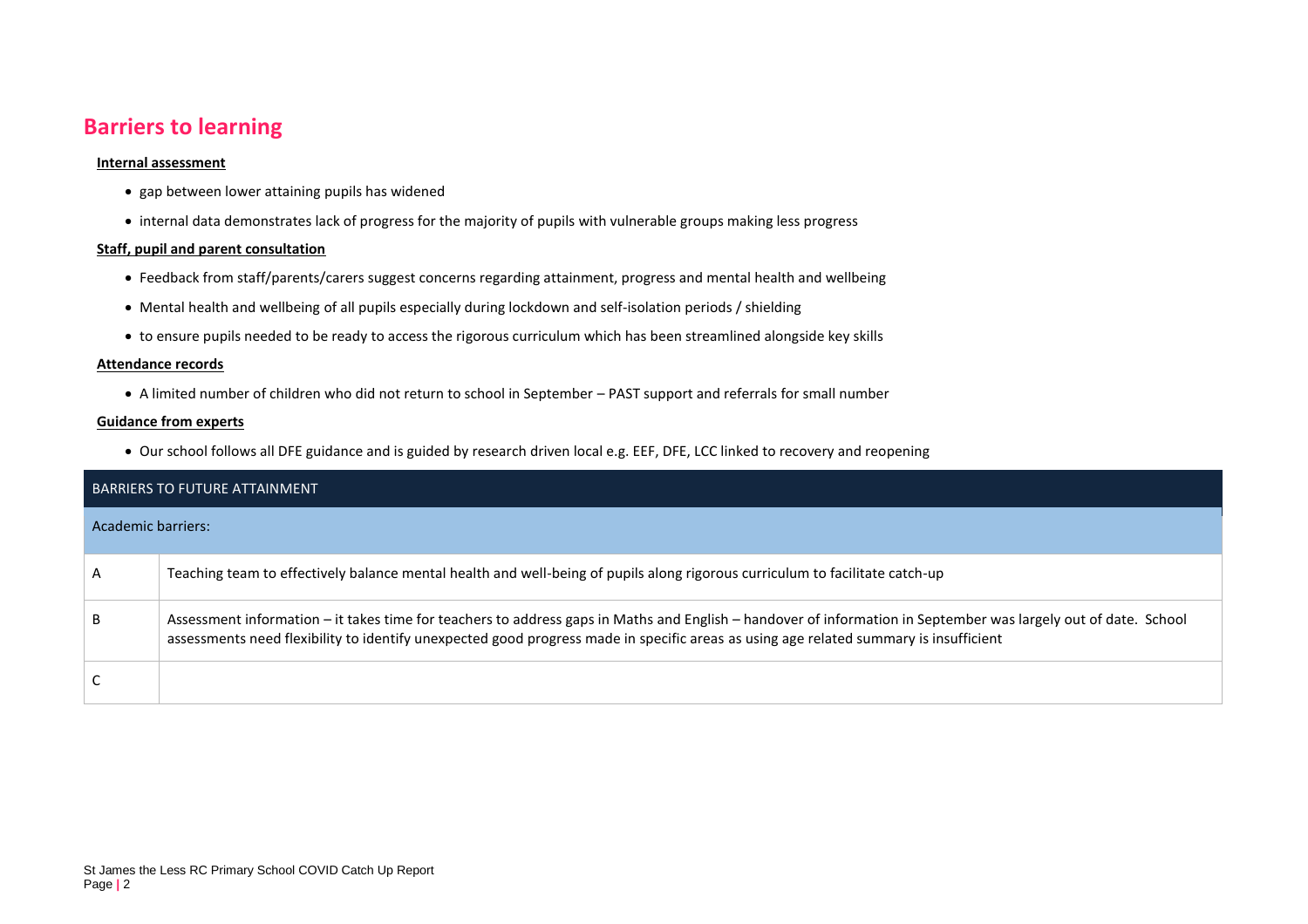| LADDITIONAL BARRIERS |                                                                                                                                                                                                                                                                                                                            |  |  |  |
|----------------------|----------------------------------------------------------------------------------------------------------------------------------------------------------------------------------------------------------------------------------------------------------------------------------------------------------------------------|--|--|--|
| External barriers:   |                                                                                                                                                                                                                                                                                                                            |  |  |  |
| D                    | Access to remote learning                                                                                                                                                                                                                                                                                                  |  |  |  |
|                      | Parental concerns - Continued operation within pandemic - risk assessment / safety / shielding families. Parent partnership severely limited due to lack of face to<br>face interactions which are, ordinarily, a major strength of this school. Concerns of additional catch-up learning approaches (i.e. extra sessions) |  |  |  |
|                      |                                                                                                                                                                                                                                                                                                                            |  |  |  |

# **Planned expenditure for current academic year**

| Quality of teaching for all                                                      |                                                                                                     |                                                                                  |                                                                                                                      |            |                                    |
|----------------------------------------------------------------------------------|-----------------------------------------------------------------------------------------------------|----------------------------------------------------------------------------------|----------------------------------------------------------------------------------------------------------------------|------------|------------------------------------|
| Action                                                                           | Intended outcome and<br>success criteria                                                            | What's the evidence and rationale<br>for this choice?                            | How will you make sure it's<br>implemented well?                                                                     | Staff lead | When will you<br>review this?      |
| Additional staff / staff<br>hours to facilitate<br>increased targeted<br>support | Enhanced pupil<br>progress. Quality<br>teaching and learning<br>through rapid closing of<br>the gap | • DfE's catch-up premium guidance<br>EEF's COVID-19 support guide for<br>schools | Monitoring<br>Assessment - specific key skills<br>identified in Sept 2020<br>Teacher appraisals<br>Process of review | GH<br>HL   | Half term<br>assessment<br>windows |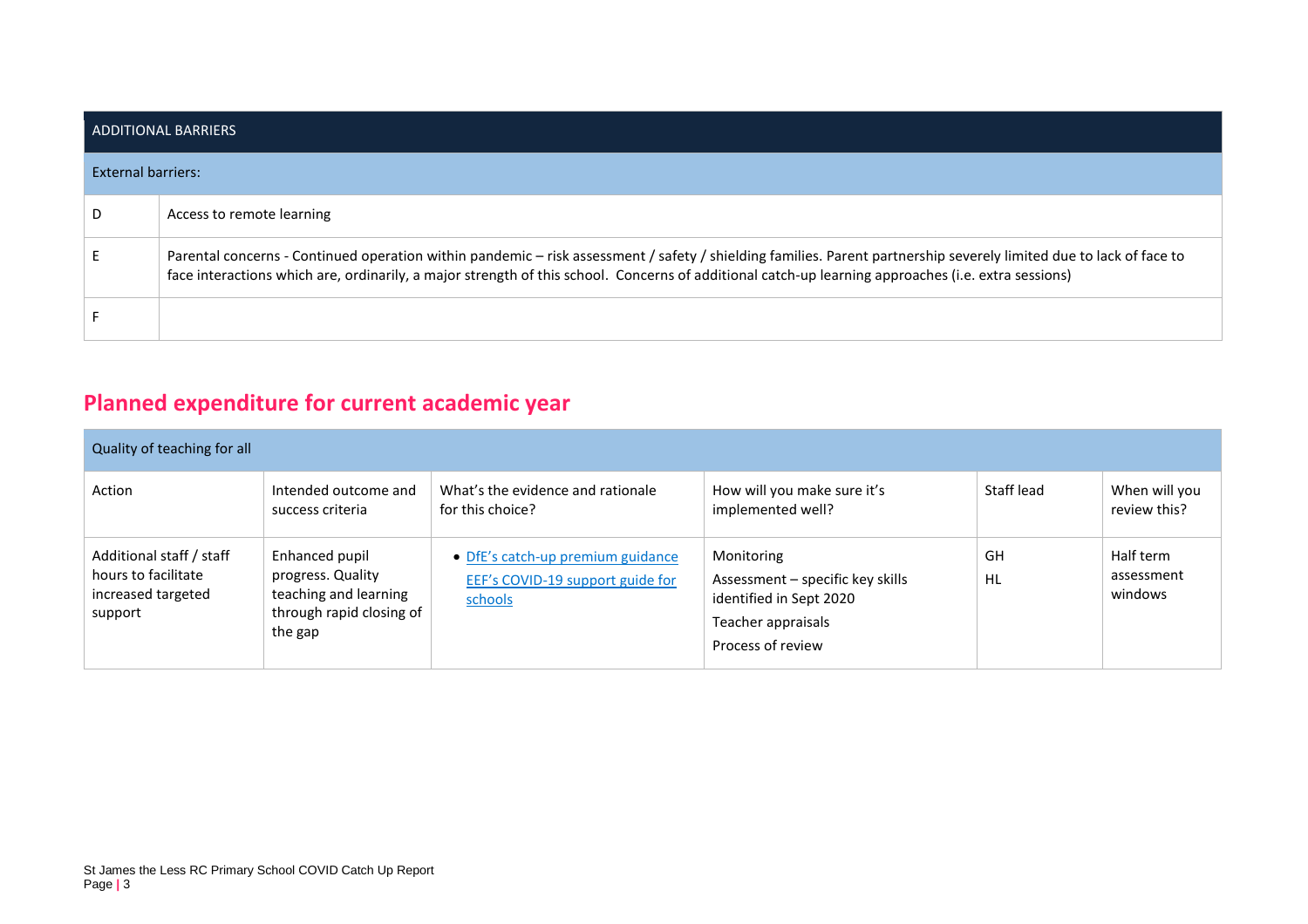| CPD - All KS2                                                                                  | Effective delivery of<br>online teaching<br>methods using online<br>platform (Google<br>Classroom)     | <b>EEF Closing Gap</b><br><b>EEF Support for Schools and Parents</b><br>accessing online resources<br>School evidence of engagement through<br>online platforms - this is part of longer<br>term school strategy which predates<br>COVID | As above and evidence collected by<br>teaching staff during online activity                                                                       | LP<br>GH              | Half term<br>assessment<br>windows                                                        |
|------------------------------------------------------------------------------------------------|--------------------------------------------------------------------------------------------------------|------------------------------------------------------------------------------------------------------------------------------------------------------------------------------------------------------------------------------------------|---------------------------------------------------------------------------------------------------------------------------------------------------|-----------------------|-------------------------------------------------------------------------------------------|
| Revise key skills for every<br>year group to add specific<br>data to age related<br>statements | Focused assessment<br>areas for all pupils<br>defined as minimum<br>expectation for each<br>year group | <b>EEF Closing Gap</b><br>EEF's COVID-19 support guide for<br>schools                                                                                                                                                                    | As above<br>Series of staff meeting and KS meeting<br>Progressive documents for each year<br>group linked to KS<br>Rigorous appraisal discussions | GH<br>HL<br><b>LP</b> | Ongoing $-$<br>weekly<br>planning should<br>gather this to<br>summarise<br>each half term |
| Total budgeted cost:                                                                           |                                                                                                        |                                                                                                                                                                                                                                          |                                                                                                                                                   |                       | £8,000                                                                                    |
| Targeted support                                                                               |                                                                                                        |                                                                                                                                                                                                                                          |                                                                                                                                                   |                       |                                                                                           |
| Action                                                                                         | Intended outcome and<br>success criteria                                                               | What's the evidence and rationale<br>for this choice?                                                                                                                                                                                    | How will you make sure it's<br>implemented well?                                                                                                  | Staff lead            | When will you<br>review this?                                                             |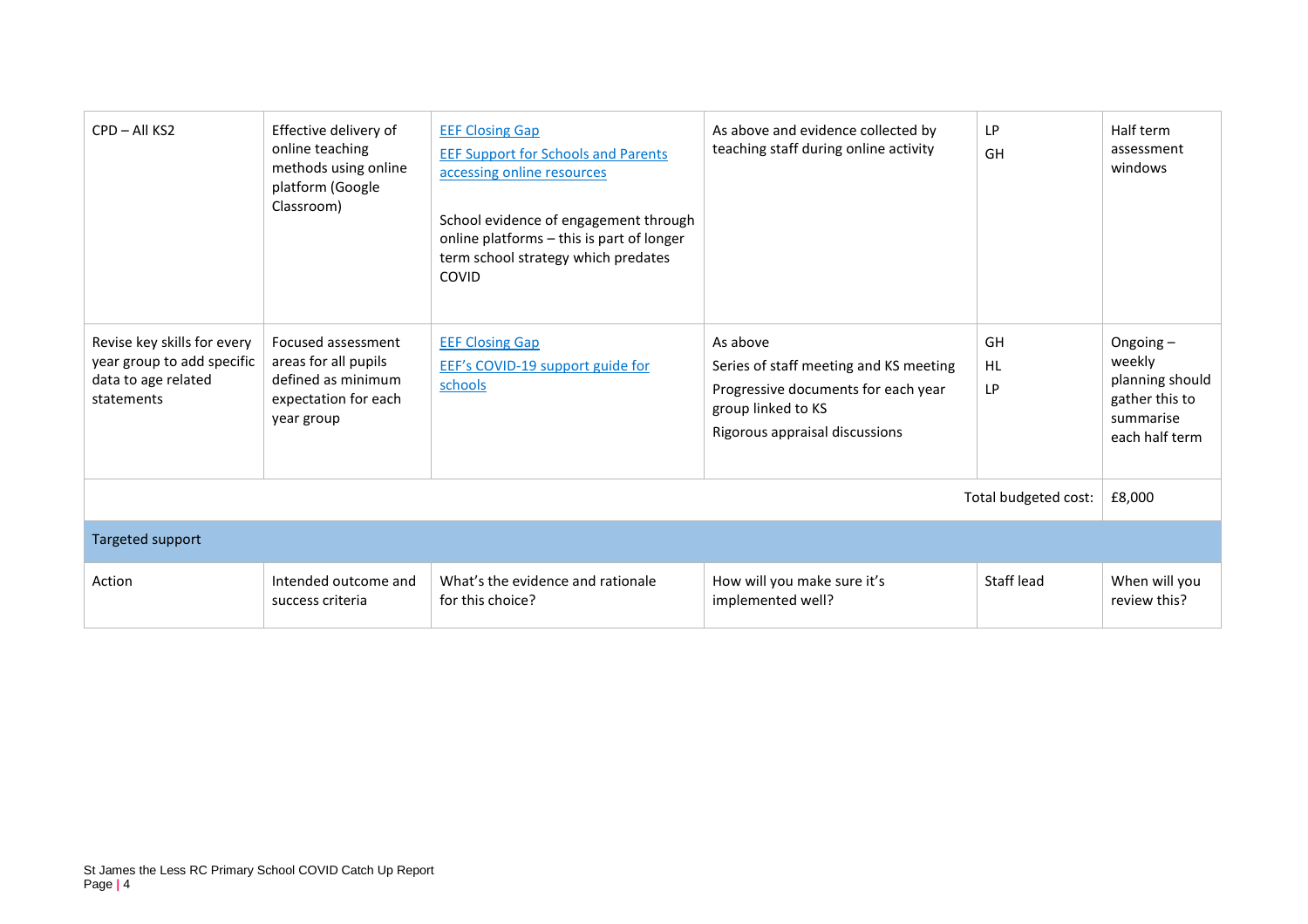| Additional staff / staff<br>hours to provide targeted<br>support which adapts to<br>needs of children focused<br>on vulnerable groups<br>support. High quality<br>teaching and learning on<br>individual and group<br>basis (linked to provision<br>map) | Enhanced pupil<br>progress.<br>Quality teaching and<br>learning through rapid<br>closing gaps | • DfE's catch-up premium guidance<br>• EEF's COVID-19 support guide for<br>schools<br>• School assessment tracker of key<br>skills Reading, Writing and Maths | Monitoring<br>Assessment - linked to above<br>Process of review<br>Weekly review<br>Provision map (SEND and Interventions) | GH<br><b>HL</b><br>LP | Half term<br>assessment<br>windows<br>(due to nature<br>of catch-up<br>requirements<br>this will need<br>weekly<br>discussions) |
|----------------------------------------------------------------------------------------------------------------------------------------------------------------------------------------------------------------------------------------------------------|-----------------------------------------------------------------------------------------------|---------------------------------------------------------------------------------------------------------------------------------------------------------------|----------------------------------------------------------------------------------------------------------------------------|-----------------------|---------------------------------------------------------------------------------------------------------------------------------|
| Total budgeted cost:                                                                                                                                                                                                                                     |                                                                                               |                                                                                                                                                               |                                                                                                                            |                       | (linked to top<br>section)                                                                                                      |
| Other approaches                                                                                                                                                                                                                                         |                                                                                               |                                                                                                                                                               |                                                                                                                            |                       |                                                                                                                                 |
| Action                                                                                                                                                                                                                                                   | Intended outcome and<br>success criteria                                                      | What's the evidence and rationale<br>for this choice?                                                                                                         | How will you make sure it's<br>implemented well?                                                                           | Staff lead            | When will you<br>review this?                                                                                                   |
| Increase amount of IT<br>equipment so that all<br>children from Y2 to Y6<br>have their own device<br>(CPD linked to this item)                                                                                                                           | Excellent provision of<br>online learning in<br>school and to support<br>home learning        | <b>EEF Support for Schools and Parents</b><br>accessing online resources                                                                                      | Monitoring<br>Impact on pupil outcomes (assessment<br>tracking)<br>Teacher appraisal<br>Provision Map -                    | GH<br><b>LP</b>       | 96<br>Chromebooks<br>purchased<br>Impact analysis<br>to be<br>completed each<br>term<br>$(Y3 - Y6)$ now<br>have one each)       |